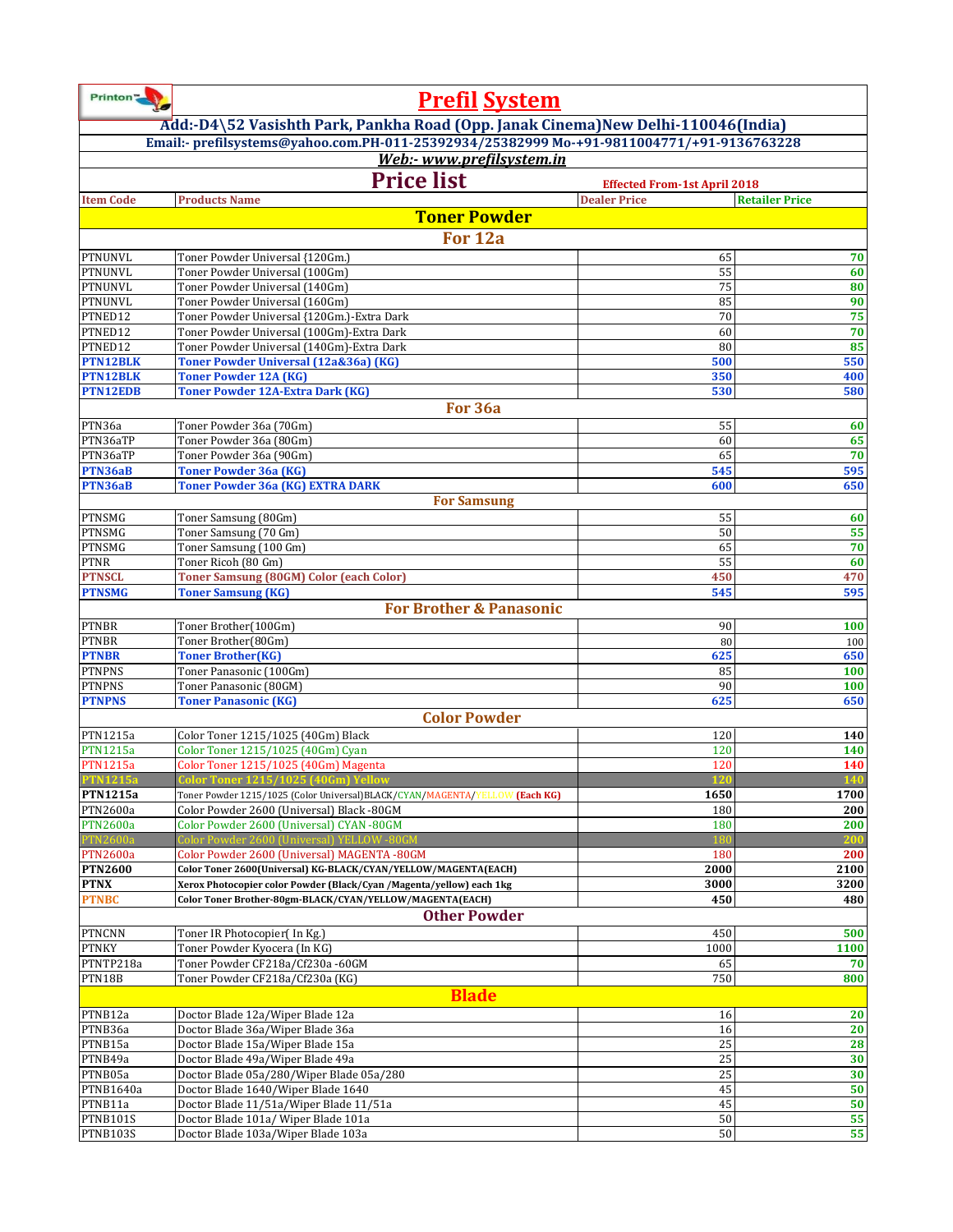| PTNB1666a                  | Doctor Blade 1666a/Wiper Blade 1666a                   | 45       | 50       |
|----------------------------|--------------------------------------------------------|----------|----------|
| PTNB43x                    | Doctor Blade 43x/Wiper Blade 43x                       | 65       | 70       |
| <b>PTNB2270</b>            | Doctor Blade Canon IR2270/Wiper Blade IR2270           | 90       | 100      |
| <b>PTNB1215</b>            | Doctor Blade Color 1215/Wiper Blade1215                | 50       | 55       |
| PTNB1025                   | Doctor Blade Color 1025/Wiper Blade 1025               | 50       | 55       |
| <b>PTNB2850</b>            | Doctor Blade 2850/Wiper Blade 2850                     | 45       | 50       |
| PTNB10a                    | Doctor Blade 10a/wiper Blade 10a                       | 50       | 55       |
| PTNB6L                     | Doctor Blade 6L/Wiper Blade 6L                         | 45       | 50       |
| <b>PTNB4200</b>            | Doctor Blade 4200/Wiper Blade 4200                     | 45       | 50       |
| PTNB82X                    | Doctor Blade 82X/Wiper Blade 82X                       | 75       | 80       |
| PTNB64A                    | Doctor Blade 64A/Wiper Blade 64A                       | 45       | 50       |
| PTNB29X                    | Doctor Blade 29X/Wiper Blade 29X                       | 75       | 80       |
| <b>PTNB1610</b>            | Doctor Blade 1610/Wiper Blade 1610                     | 45       | 50       |
| PTNB1710                   | Doctor Blade 1710/Wiper Blade 1710                     | 45       | 50       |
| PTNB116S                   | Doctor Blade 116S/Wiper Blade 116S                     | 45       | 50       |
| <b>PTNB1053S</b>           | Doctor Blade 1053S/Wiper Blade 1053S                   | 45       | 50       |
| PTNB205S                   | Doctor Blade 205S/Wiper Blade 205S                     | 45       | 50       |
| <b>PTNBSP</b>              | Doctor Blade SP200/100/3410/Wiper Blade Sp200/100/3410 | 55       | 60       |
| <b>PTN400</b>              | Doctor Blade CF410/400/Wiper Blade CF400/410           | 50       | 55       |
| PTNB28                     | Doctor Blade CF228a/Wiper Blade CF228a                 | 50       | 55       |
| PTNB18                     | Doctor Blade CF218/230/Wiper Blade CF218/230           | 55       | 60       |
| <b>PTNB1500</b>            | Doctor Blade Panasonic 1500/ Wiper Blade Panasonic1500 | 75       | 85       |
| <b>PTNBB</b>               | Doctor Blade 7055/100/Wiper Blade 7055                 | 60       | 65       |
|                            | <b>OPC Drum</b>                                        |          |          |
| PTN012a0                   | Opc Drum 12a (OEM)                                     | 45       | 50       |
| PTN012a0C                  | Opc Drum 12a (OEM-L)                                   | 35       | 40       |
| PTNO12aG                   | Opc Drum 12a (green)                                   | 50       | 55       |
| PTN012aB                   | Opc Drum 12a Blue                                      | 55       | 60       |
| PTNO12aAN                  | Opc Drum 12a (G-S)                                     | 50       | 55       |
| PTNO12aGG                  | Opc Drum 12a (Green GG)                                | 45       | 50       |
| PTN036a0                   | Opc Drum 36a (Oem)                                     | 45       | 50       |
| PTN036aG                   | Opc Drum 36a (Oem-L)                                   | 35       | 40       |
| PTN036aG                   | Opc Drum 36a (Green)                                   | 50       | 60       |
| PTN036aGS                  | Opc Drum 36a (Green -S)                                | 55       | 60       |
| PTN036aB                   | Opc Drum 36a (Blue)                                    | 60       | 65       |
| PTN036aB                   | Opc Drum 36a (GGG)                                     | 45       | 50       |
| PTN015a0                   | Opc Drum 15a (Oem)                                     | 55       | 60       |
| PTN 015aG                  | Opc Drum 15a (Green)                                   | 55       | 60       |
| PTN049a0                   | Opc Drum 49a (Oem)                                     | 55       | 60       |
| PTNO49aG                   | Opc Drum 49a(Green)                                    | 60       | 65       |
| PTNO49aGS                  | Opc Drum 49a(Green-S)                                  | 65       | 70       |
| PTN01666                   | Opc Drum 1666S                                         | 80       | 90       |
| PTN01610<br><b>PTN0170</b> | Opc Drum 1610S<br>Opc Drum 1710                        | 80<br>80 | 90<br>90 |
| PTN0101                    | Opc Drum 101S                                          | 80       | 90       |
| <b>PTNO103</b>             | Opc Drum 103a                                          | 80       | 90       |
| PTNOBrd                    | Opc Drum Brother 7055                                  | 135      | 150      |
| PTNOBrd                    | Opc Drum 1020 Brother                                  | 135      | 150      |
| PTN012150                  | Opc Drum 1215(OEM)                                     | 90       | 100      |
| PTN012150G                 | Opc Drum 1215(Green)                                   | 90       | 100      |
| <b>PTN01215P</b>           | Opc Drum 1215(Blue)                                    | 130      | 140      |
| PTN026000                  | Opc Drum 2600(OEM)                                     | 100      | 110      |
| PTN026000G                 | Opc Drum 2600(Green)                                   | 110      | 120      |
| <b>PTNOPNCS</b>            | Opc Drum Panasonic 1500                                | 135      | 150      |
| <b>PTNOPNCS</b>            | Opc Drum Panasonic 1900                                | 135      | 175      |
| <b>PTNOIR</b>              | Opc Drum Canon IR 2270                                 | 230      | 250      |
| <b>PTNOIR</b>              | Opc Drum Canon IR 3300                                 | 230      | 250      |
| PTN098a                    | opc Drum 98a(OEM)                                      | 100      | 110      |
| PTN043x                    | Opc Drum 43x                                           | 200      | 230      |
| PTN055                     | Opc Drum 55a(OEM)                                      | 125      | 135      |
| PTN055                     | Opc Drum 55a(Green)                                    | 135      | 145      |
| PTN055                     | Opc Drum 55a(Blue)                                     | 150      | 160      |
| PTN005a                    | Opc Drum 05a(OEM)                                      | 85       | 95       |
| PTN005a                    | Opc Drum 05a(Green)                                    | 90       | 105      |
| PTNO05a                    | Opc Drum 05a(Blue)                                     | 135      | 150      |
| PTN082x                    | Opc Drum 82x                                           | 175      | 200      |
| PTNO6l                     | Opc Drum 6L/AX                                         | 65       | 75       |
| PTN064a                    | Opc Drum 64a(OEM)                                      | 135      | 145      |
| PTN064a                    | Opc Drum 64a(Green)                                    | 150      | 160      |
| PTNO16a                    | Opc Drum 16a (OEM)                                     | 150      | 170      |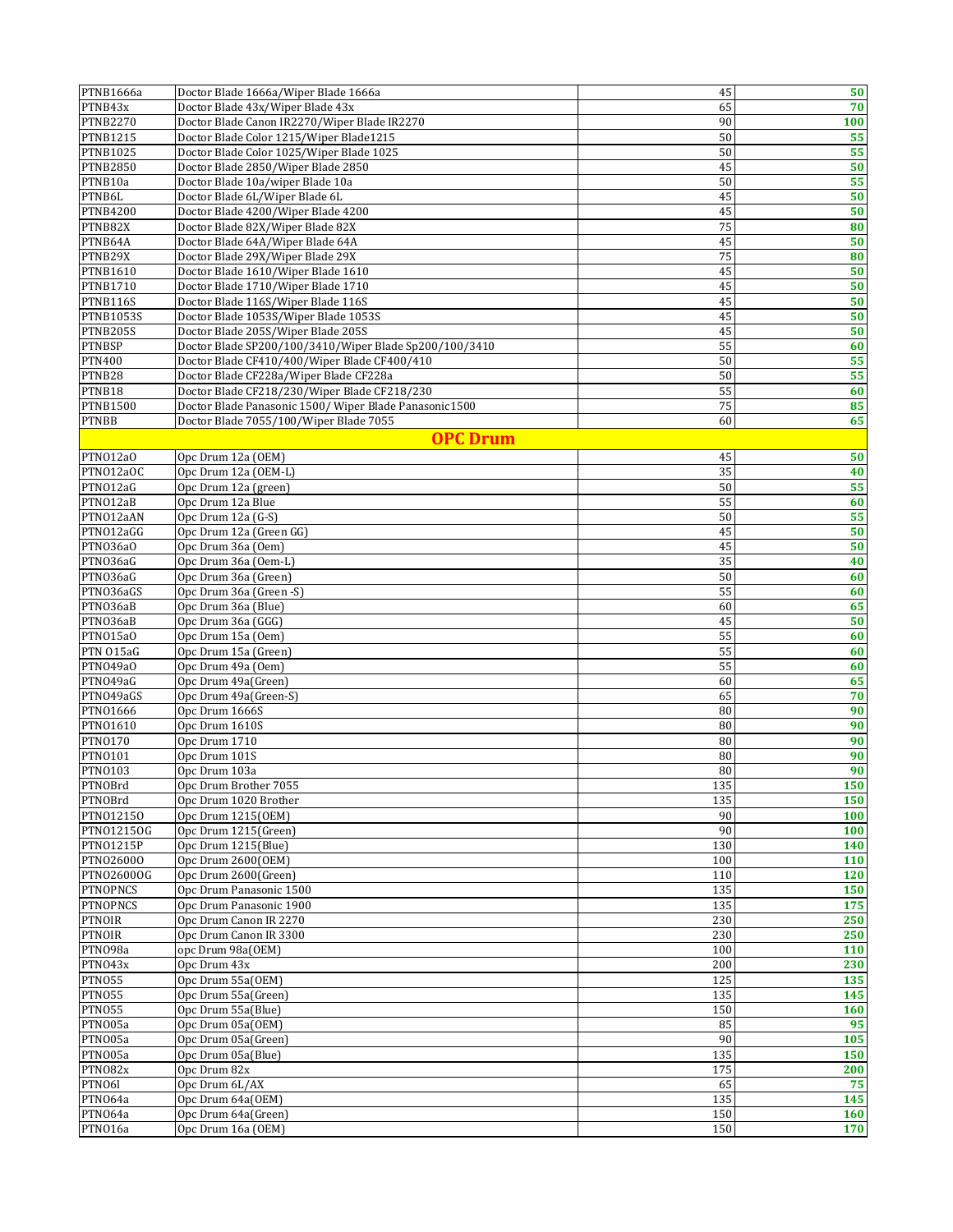| PTN016a                         | Opc Drum 16a (Green)                                        | 160              | 170        |
|---------------------------------|-------------------------------------------------------------|------------------|------------|
| PTNO16a                         | Opc Drum 16a (Blue)                                         | 230              | 250        |
| PTNO29x                         | Opc Drum 29x                                                | 180              | 200        |
| PTNO42a                         | Opc Drum 42a                                                | 150              | 160        |
| <b>PTN01025</b>                 | opc Drum 1025a                                              | 140              | 150        |
| PTN02850                        | Opc Drum 2850a                                              | 85               | 100        |
| <b>PTN0360</b>                  | Opc Drum 3600a                                              | 350              | 375        |
| PTN04600                        | Opc Drum 4600                                               | 350              | 375        |
| PTNO11                          | Opc Drum11a/51a                                             | 125              | 150        |
| <b>PTN0100</b>                  | Opc Drum SP100 Ricoh                                        | 150              | 160        |
| <b>PTN07030</b>                 | Opc Drum 7030 Brother                                       | 150              | 175        |
| <b>PTN05450</b>                 | Opc Drum 5450 Brother                                       | 150              | 175        |
| <b>PTN05240</b>                 | Opc Drum 5240 Brother                                       | 150              | 175        |
| <b>PTN03510</b>                 | Opc Drum 3510Ricoh                                          | 150              | 175        |
| PTN03410                        | Opc Drum 3410Ricoh                                          | 150              | 175        |
| <b>PTNO3300X</b>                | Opc Drum 3300 Xerox                                         | 100              | 125        |
| PTN03100                        | Opc Drum 3100 Brother                                       | 150              | 175        |
| <b>PTN0205</b>                  | Opc Drum 205S                                               | 85               | 100        |
| PTN01020                        | Opc Drum 1020 Brother                                       | 150              | 175        |
| PTN0116a                        | Opc Drum 116A                                               | 85               | 100        |
| PTNcf400                        | Opc Drum CF400/410                                          | 125              | 150        |
| PTNCF228                        | Opc Drum CF228a                                             | 125              | 150        |
| PTNCF218                        | Opc Drum CF218a                                             | 125              | 150        |
| <b>PTN307</b>                   | Opc Drum 307                                                | 350              | 400        |
| <b>PTNLex</b>                   | Opc Drum Lexmark 310                                        | 450              | 425        |
| PTNKM1620<br>PTNKM180           | Opc Drum Konica Minolta 1620<br>Opc Drum Konica Minolta 180 | 350<br>350       | 375<br>375 |
|                                 |                                                             |                  |            |
| <b>PTN740</b><br><b>PTN3525</b> | Opc Drum 740a<br>Opc Drum 3525                              | 350<br>135       | 375        |
| PTNIR2016                       | Opc Drum IR2016                                             | 230              | 150<br>250 |
|                                 | <b>PCR (Primary Charge Roller)</b>                          |                  |            |
| PTNPCR12a                       | PCR12a                                                      | 25               | 30         |
| PTNPCR36a                       | PCR36a                                                      | 25               | 30         |
| PTNPCR12a                       | PCR12a-HARD                                                 | 40               | 50         |
| PTNPCR36a                       | PCR36a-HARD                                                 | 40               | 50         |
| PTNPCR2850                      | <b>PCR2850</b>                                              | 65               | 75         |
| PTNPCR1666                      | <b>PCR1666</b>                                              | 65               | 70         |
| PTNPCR11                        | PCR11a/51a/55a                                              | 50               | 60         |
|                                 | PTNPCRPNC1500 Pcr Panasonic 1500                            | 200              | 275        |
| PTNPCR101                       | PCR Samsung 101a                                            | 50               | 65         |
| PTNPCR103                       | PCR Samsung 103a                                            | 50               | 65         |
| PTNPCR1610                      | PCR 1610                                                    | 50               | 70         |
| PTNPCR1710                      | <b>PCR 1710</b>                                             | 50               | 70         |
| PTNPCR43x                       | PCR 43x                                                     | 225              | 250        |
| PTNPCR205                       | <b>PCR 205S</b>                                             | 55               | 60         |
| PTNPCR16                        | <b>PCR 16A</b>                                              | 135              | 150        |
| PTNPCR205S                      | <b>PCR 205S</b>                                             | 60               | 65         |
| PTNPCR116S                      | <b>PCR 116S</b>                                             | 60               | 65         |
| <b>PTNPCR</b>                   | PCR Ricoh 3410                                              | 75               | 85         |
| PTNPCR228                       | <b>PCR 228a</b>                                             | 60               | 70         |
| PTNPCR64                        | PCR 64a                                                     | $70\,$           | 75         |
| PTNPCR218                       | PCR cf218                                                   | 110              | 125        |
|                                 | <b>Magnate Roller</b>                                       |                  |            |
| PTNMR12                         | Magnate Roller 12a                                          | 27               | 30         |
| PTNMR36a                        | Magnate Roller 36a                                          | 27               | 30         |
| PTNMR49a                        | Magnate Roller 49a                                          | 55               | 60         |
| PTNMR10a                        | Magnate Roller 10a                                          | 85               | 100        |
| PTNMR11a                        | Magnate Roller 11a                                          | 75               | 80         |
| PTNMR15a                        | Magnate Roller 15a                                          | 55               | 60         |
| PTNMR16a                        | Magnate Roller 16a                                          | 225              | 250        |
| PTNMR64a                        | Magnate Roller 64a                                          | 225              | 250        |
| PTNMR38a                        | Magnate Roller 38a/42a                                      | 250              | 275        |
| PTNM101S                        | Magnate Roller 101S                                         | 70               | 75         |
| PTNM103S                        | Magnate Roller 103S                                         | 70               | 75         |
| PTNM205S                        | Magnate Roller 205S                                         | $\overline{125}$ | 140        |
| PTNM228S                        | Magnate Roller 228                                          | 85               | 100        |
| PTNM218                         | Magnate Roller 218                                          | 250              | 275        |
| <b>Pressure Roller</b>          |                                                             |                  |            |
| PTNPR1010                       | Pressure Roller 1010a                                       | 160              | 170        |
| PTNPR1022                       | Pressure Roller 1022a                                       | 170              | 185        |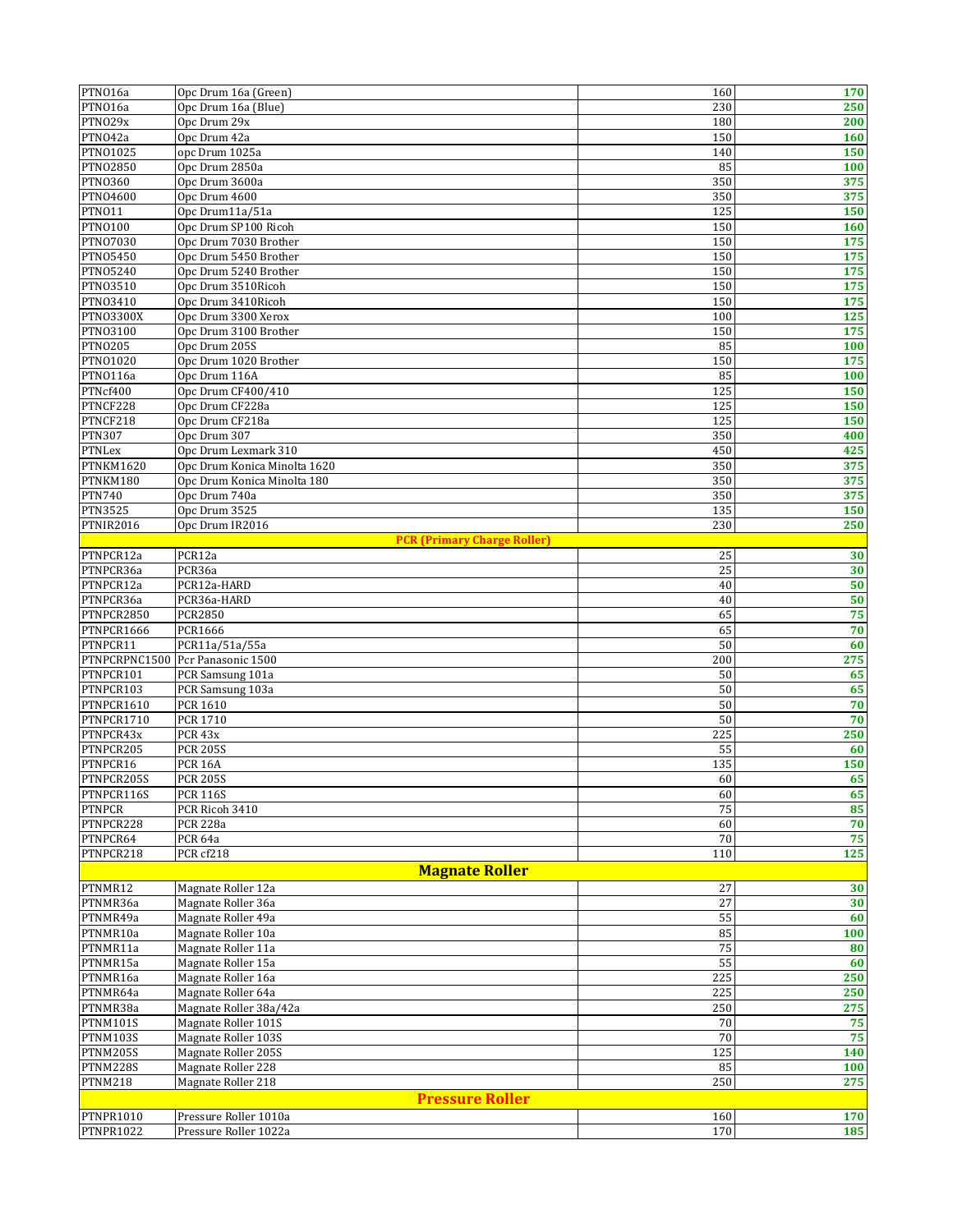| PTNPR1006                          | Pressure Roller 1006                                               | 170             | 185              |
|------------------------------------|--------------------------------------------------------------------|-----------------|------------------|
| PTNPR1160                          | Pressure Roller 1160                                               | 250             | 275              |
| PTNPR1666                          | Pressure Roller 1666                                               | 300             | 325              |
| PTNPR3005                          | Pressure Roller 3005                                               | 275             | 300              |
| PTNPR1610                          | Pressure Roller 1610                                               | 280             | 300              |
| <b>PTNPR2850</b>                   | Pressure Roller 2850                                               | 450             | 500              |
| PTNPR2020                          | Pressure Roller 2020/2420                                          | 300             | 325              |
| PTNPR2035                          | Pressure Roller 2035                                               | 300             | 325              |
| PTNPR1000                          | Pressure Roller 1000                                               | 200             | 250              |
| PTNPR116                           | Pressure Roller 116                                                | 350             | 375              |
| PTNPR5200                          | Pressure Roller 16/5200                                            | 350             | 400              |
|                                    | <b>Developers</b>                                                  |                 |                  |
|                                    |                                                                    |                 |                  |
| PTNDVLR1610                        | Developers 1610                                                    | 60              | 70               |
| PTNDVLR1710                        | Developers 1710                                                    | 60              | 70               |
| PTNDVLR1666                        | Developers 1666                                                    | 60              | 70               |
| PTNPPR1008                         | <b>PICKUP ROLLER</b><br>PICKUP ROLLER 1008                         | 35.00           |                  |
| PTNPPR1010                         | PICKUP ROLLER 1010                                                 | 30.00           | 40               |
|                                    |                                                                    |                 | 40               |
| PTNPPR1320                         | PICKUP ROLLER 1320                                                 | 50.00           | 55               |
| PTNPPR1610                         | PICKUP ROLLER 1610                                                 | 50.00           | 55               |
| PTNPPR1666                         | PICKUP ROLLER 1666                                                 | 50.00           | 55               |
| PTNPPR1710                         | PICKUP ROLLER 1710 SAMSUNG                                         | 50.00           | 55               |
| PTNPPR2250                         | PICKUP ROLLER 2250 SAMSUNG                                         | 50.00           | 55               |
|                                    | <b>Contact</b>                                                     |                 |                  |
| PTNMC12                            | Mag Connector 12a                                                  | 5               | $\boldsymbol{6}$ |
| PTNMC36a                           | Mag Connector 36a                                                  | 5               | $6\phantom{1}6$  |
| PTNMC49A                           | Mag Connector 49A                                                  | 8               | 10               |
|                                    | <b>Bush</b>                                                        |                 |                  |
| PTNBS12a                           | Side Cap 12a                                                       | $\overline{c}$  | 3                |
| PTNBS36a                           | Side Cap 36a                                                       | $\sqrt{2}$      | $\mathbf{3}$     |
| PTNBS49A                           | Side Cap 49A                                                       | 8               | 10               |
|                                    |                                                                    |                 |                  |
|                                    | <b>Body Pin/Body Spring / Shoker Spring</b>                        |                 |                  |
| PTNSPNG                            | All Type Pin/Spring                                                | $5\phantom{.0}$ | $\boldsymbol{6}$ |
|                                    | <b>AIR BAG</b>                                                     |                 |                  |
| PTNAB12A                           | Air Bag 12A                                                        | 18              | 20               |
| PTNAB36A                           | Air Bag 36A                                                        | 18              | 20               |
| PTNAB49A                           | Air Bag 49A                                                        | 25              | 30               |
| PTNAB11A                           | Air Bag 11A                                                        | 35              | 40               |
| PTNAB43X                           | Air Bag 43X                                                        | 75              | 85               |
| PTNAB16A<br><b>PTNAB1215</b>       | Air Bag 16A<br>Air Bag 1215                                        | 75<br>40        | 85<br>45         |
|                                    | <b>Cartridge Seal</b>                                              |                 |                  |
| PTNSL12A                           | Seal 12A                                                           | 10              | 15               |
| PTNSL36A                           | Seal 36A                                                           | 10              | 15               |
| PTNSL49A                           | Seal 49A                                                           | 15              | 20               |
| PTNSL55A                           | Seal 55A                                                           | 20              | 25               |
| PTNSL16A                           | Seal 16A                                                           | 50              | 60               |
| PTNSL43X                           | Seal 43X                                                           | 50              | 60               |
| PTNSL2600                          | Seal 2600                                                          | 25              | 30               |
| PTNSL3600                          | Seal 3600                                                          | 25              | 30               |
| PTNSL15A                           | Seal 15A                                                           | 15              | 20               |
| <b>PTNSL1215</b>                   | Seal 1215                                                          | 25              | 30               |
|                                    | <b>Teflon</b>                                                      |                 |                  |
| PTNTFNGId                          | Teflon 1010-ORG -Black                                             | 250             | 275              |
| PTNTFNSLV                          | Teflon Gold-1010                                                   | 55              | 60               |
| PTNTFNDMD                          | Teflon 1010-Assent                                                 | 60              | 65               |
| <b>PTNT5200</b><br><b>PTNT3015</b> | Teflon HP 5200<br>Teflon HP 3015                                   | 150<br>150      | 200<br>175       |
| PTNTFNMTL                          | <b>Teflon Metal</b>                                                | 375             | 400              |
| PTNTFN2420                         | Teflon 2420                                                        | 150             | 200              |
| PTNTFN3300                         | Teflon IR3300                                                      | 150             | 200              |
| <b>PTNTFNB</b>                     | Teflon Black-Normal                                                | 150             | 200              |
|                                    | <b>CHIP Available</b>                                              |                 |                  |
| <b>Samsung</b>                     | Contact with us for more model No and availability with best price |                 |                  |
|                                    |                                                                    |                 |                  |
| HP                                 | Contact with us for more model No and availability with best price |                 |                  |
| <b>Canon</b>                       | Contact with us for more model No and availability with best price |                 |                  |
| <b>Panasonic</b>                   | Contact with us for more model No and availability with best price |                 |                  |
| <b>Xerox</b>                       |                                                                    |                 |                  |
|                                    | Contact with us for more model No and availability with best price |                 |                  |
| <b>Toshiba</b>                     | Contact with us for more model No and availability with best price |                 |                  |
| <b>Kyocera</b>                     | Contact with us for more model No and availability with best price |                 |                  |
|                                    |                                                                    |                 |                  |